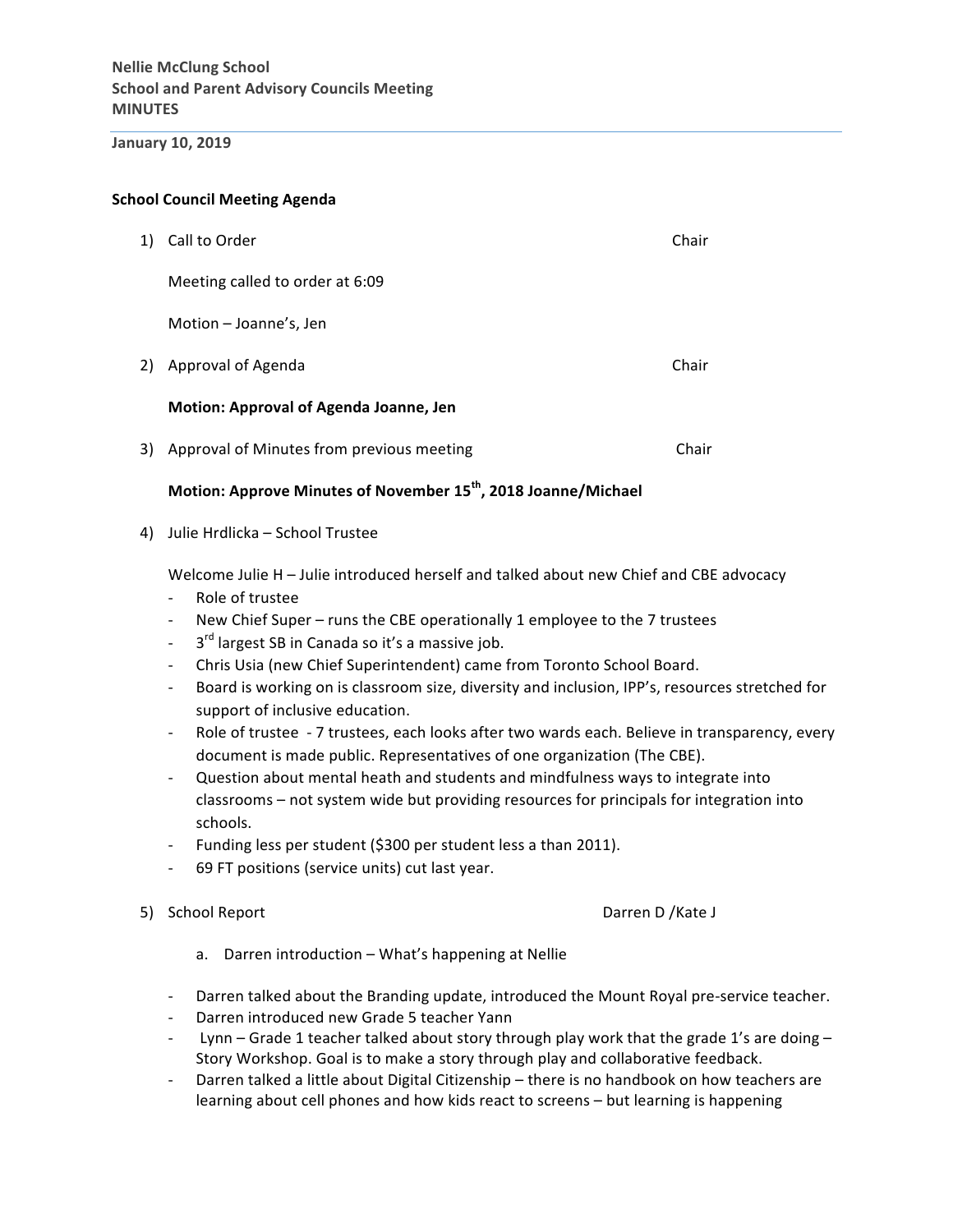# **January 10, 2019**

- through professional development. Electronic bullying can have deep scars that last long times. Great tools but also very dangerous.
- Your social media account stay with you forever how do we teach kids this. Don Johnston from the CBE will be setting up a workshop on Digital Citizenship
- John Ware became a no technology school
	- b. Branding Update / 50 Anniversary
- Darren discussed the ground work on the surveys, wordles
- Every class submit one motto and drawing for submission.
- Deadline end of January email submissions
	- c. School development plan
- How were going to get there
	- o Teacher Survey on Math
	- $o$  High Impact Strategies commitment and assessment of strategies
	- $\circ$  Student surveys students confidence and transferable math skills to other areas of study.
	- $\circ$  Parents will be getting pillar survey to see if growth has happened at the school or not. Every teacher parents of Grade 4, Grade 7 get them - Across the Province initiative
	- $\circ$  Report Cards Suppose to be Friday but due to technology it will be one week late. Data will also be used for benchmarking for goals.

Adjourned at 7:06 

#### **Parent Advisory Council Meeting Agenda**

|      | 1) Call to Order                                                                                                                                                      | Chair   |
|------|-----------------------------------------------------------------------------------------------------------------------------------------------------------------------|---------|
|      | Meeting Called to order at 7:07                                                                                                                                       |         |
| 2) - | Approval of Agenda                                                                                                                                                    | Chair   |
|      | Motion: to approve agenda Laurinda?Jen                                                                                                                                |         |
|      | 3) Approval of Minutes of previous meeting                                                                                                                            | Chair   |
|      | Motion: To approve minutes of November 15 <sup>th</sup> 2018 Jen/Danae                                                                                                |         |
| 4)   | Treasurer's Report (10 mins)                                                                                                                                          | Danae P |
|      | Casino revenue come in February<br>$\overline{\phantom{a}}$<br>Look at bigger projects to match funding for 2020 year<br>We are very healthy to what we have to spend |         |